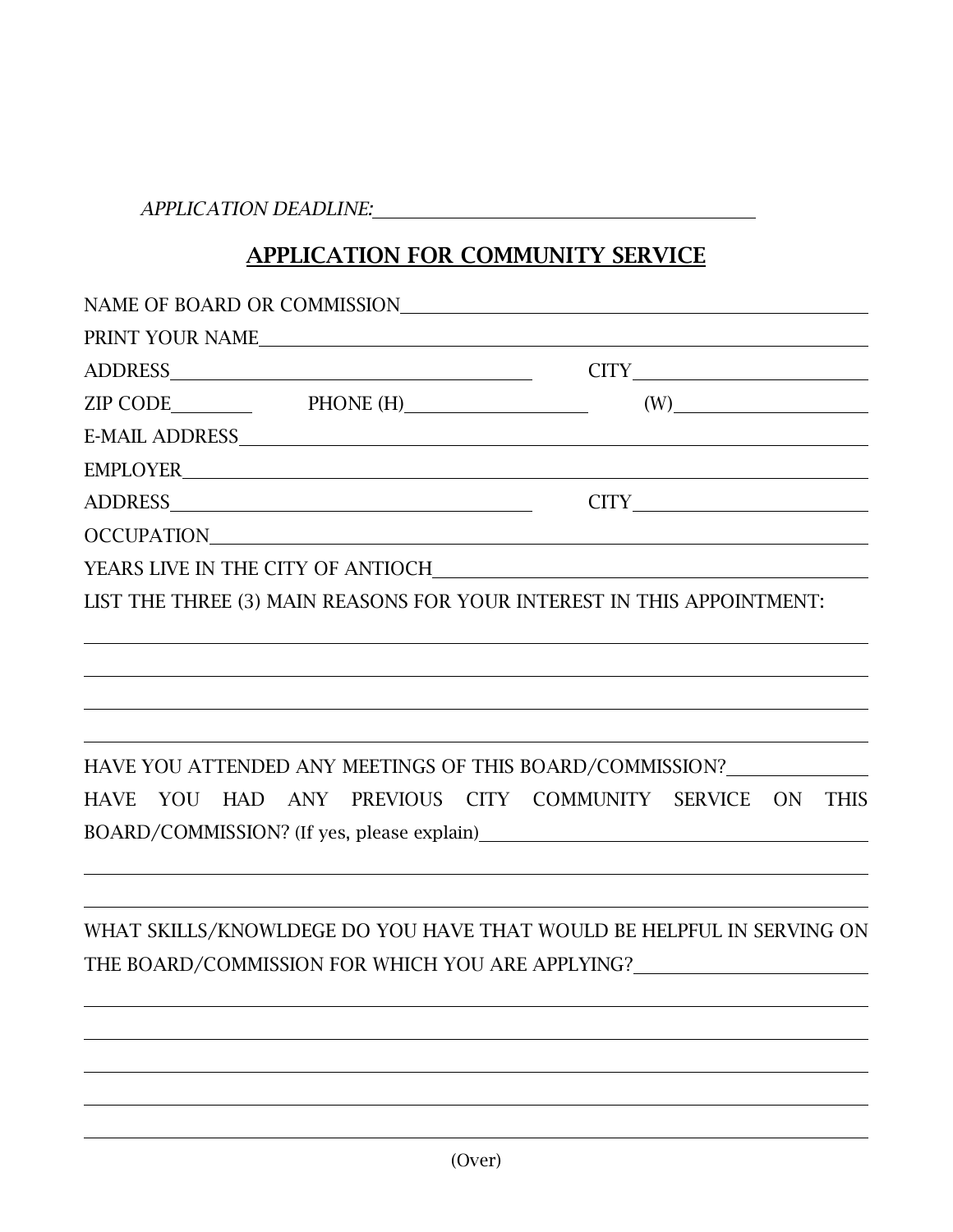PLEASE INDICATE ANY FURTHER INFORMATION OR COMMENTS YOU WISH TO MAKE THAT WOULD BE HELPFUL IN REVIEWING YOUR APPLICATION.

*PLEASE READ THE ATTACHED GENERAL INFORMATION REGARDING BOARDS AND COMMISSION SO YOU ARE AWARE OF THE DUTIES, TIME AND FREQUENCY OF MEETINGS.* CAN YOU ATTEND MEETINGS AT THE DESIGNATED TIME?

PLEASE ATTACH YOUR RESUME (REQUIRED TO BE CONSIDERED FOR APPOINTMENT).

*PLEASE NOTE THIS COMPLETED APPLICATION IS AVAILABLE FOR PUBLIC REVIEW*.

THE TOP THREE/FOUR CANDIDATES WILL UNDERGO A BACKGROUND CHECK BY THE ANTIOCH POLICE DEPARTMENT PRIOR TO APPOINTMENT.

DELIVER OR MAIL TO: CITY CLERK'S OFFICE P.O. BOX 5007 ANTIOCH, CA 94531-5007